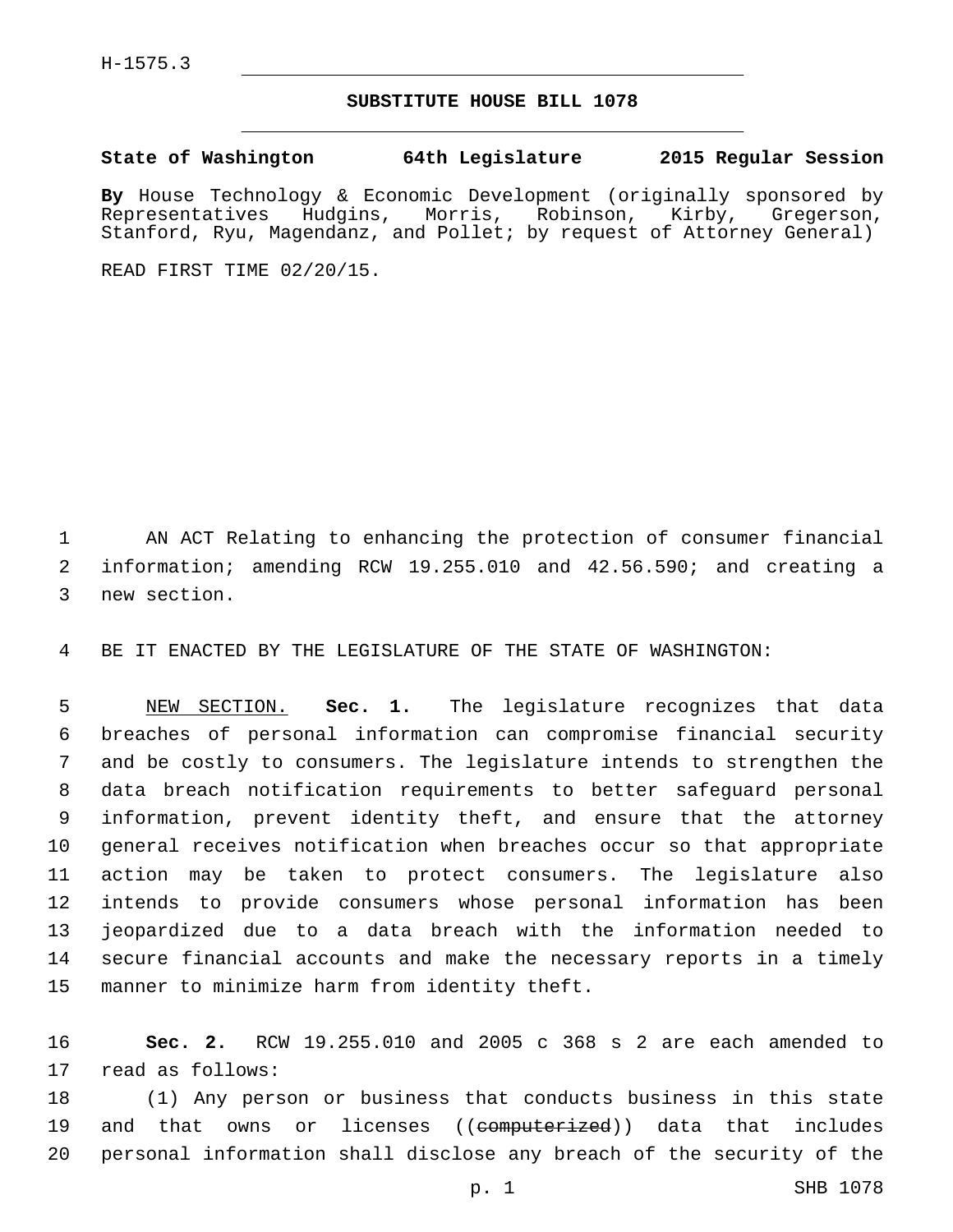system following discovery or notification of the breach in the security of the data to any resident of this state whose ((unencrypted)) personal information was, or is reasonably believed to have been, acquired by an unauthorized person and the personal information was not secured. ((The disclosure shall be made in the most expedient time possible and without unreasonable delay, consistent with the legitimate needs of law enforcement, as provided in subsection (3) of this section, or any measures necessary to 9 determine the scope of the breach and restore the reasonable 10 integrity of the data system.)) Notice is not required if the breach 11 of the security of the system is not reasonably likely to subject consumers to a risk of harm. The breach of secured personal 13 information must be disclosed if the information acquired and accessed is not secured during a security breach or if the confidential process, encryption key, or other means to decipher the secured information was acquired by an unauthorized person.

17 (2) Any person or business that maintains ((computerized)) data that includes personal information that the person or business does not own shall notify the owner or licensee of the information of any breach of the security of the data immediately following discovery, if the personal information was, or is reasonably believed to have 22 been, acquired by an unauthorized person.

 (3) The notification required by this section may be delayed if 24 the data owner or licensee contacts a law enforcement agency after 25 discovery of a breach of the security of the system and a law enforcement agency determines that the notification will impede a criminal investigation. The notification required by this section shall be made after the law enforcement agency determines that it 29 will not compromise the investigation.

 (4) For purposes of this section, "breach of the security of the 31 system" means unauthorized acquisition of ((computerized)) data that compromises the security, confidentiality, or integrity of personal information maintained by the person or business. Good faith acquisition of personal information by an employee or agent of the person or business for the purposes of the person or business is not a breach of the security of the system when the personal information is not used or subject to further unauthorized disclosure.

 (5) For purposes of this section, "personal information" means an individual's first name or first initial and last name in combination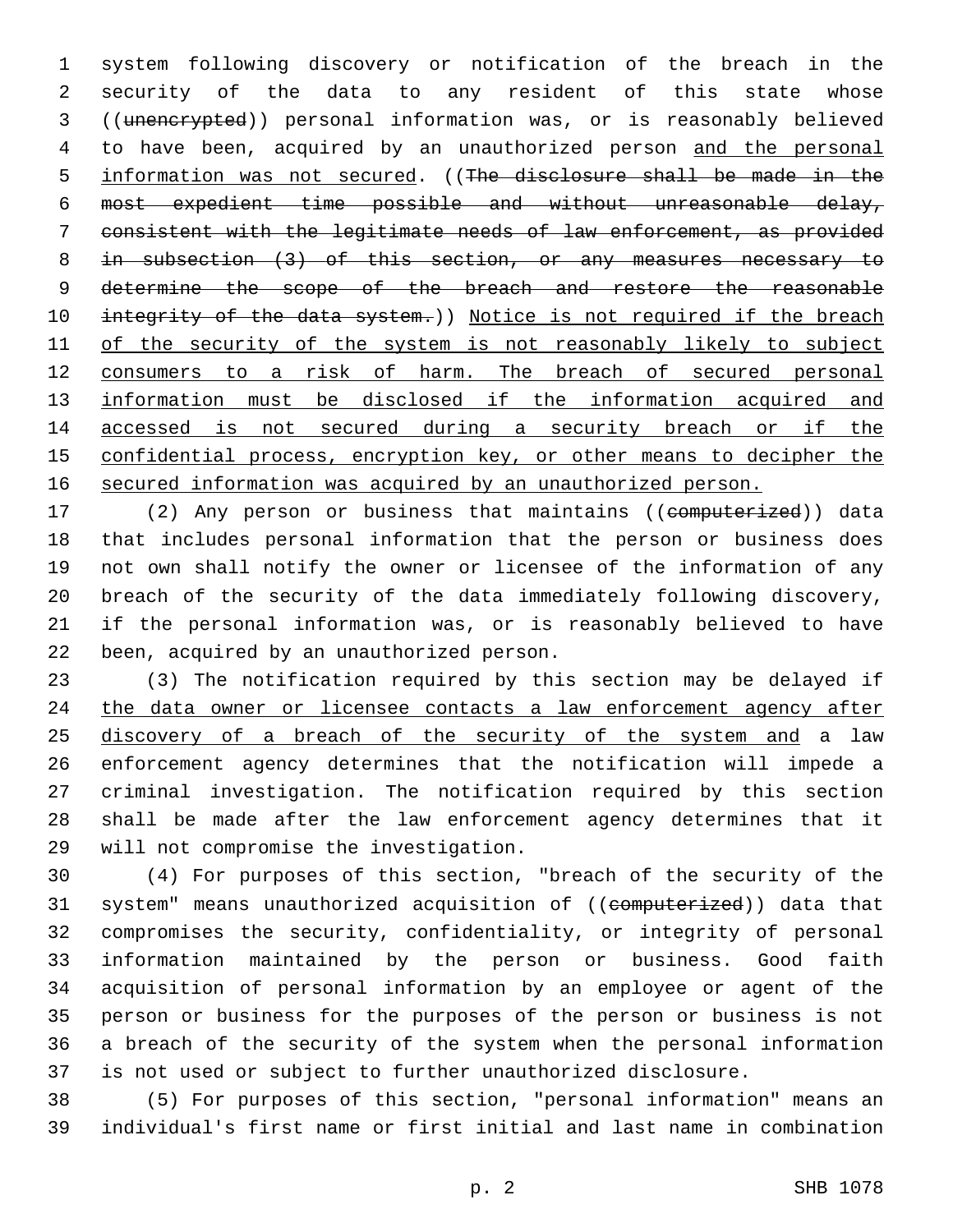1 with any one or more of the following data elements( $\sqrt{$ , when either 2 the name or the data elements are not encrypted)):

3 (a) Social security number;

 (b) Driver's license number or Washington identification card 5 number; or

6 (c) Full account number  $((e^E))^L$  credit or debit card number,  $((\frac{1}{2}m)^{\frac{1}{2}})^L$  combination with)) or any required security code, access code, or password that would permit access to an individual's financial 9 account.

 (6) For purposes of this section, "personal information" does not include publicly available information that is lawfully made available to the general public from federal, state, or local 13 government records.

 (7) For purposes of this section, "secured" means encrypted in a manner that meets or exceeds the national institute of standards and technology (NIST) standard or is otherwise modified so that the personal information is rendered unreadable, unusable, or undecipherable by an unauthorized person.

19 (8) For purposes of this section and except under subsections 20  $((+8))$  (9) and (10) of this section, "notice" may be provided by one 21 of the following methods:

22 (a) Written notice;

 (b) Electronic notice, if the notice provided is consistent with the provisions regarding electronic records and signatures set forth 25 in 15 U.S.C. Sec. 7001; or

 (c) Substitute notice, if the person or business demonstrates that the cost of providing notice would exceed two hundred fifty thousand dollars, or that the affected class of subject persons to be notified exceeds five hundred thousand, or the person or business does not have sufficient contact information. Substitute notice shall 31 consist of all of the following:

 (i) E-mail notice when the person or business has an e-mail 33 address for the subject persons;

 (ii) Conspicuous posting of the notice on the web site page of the person or business, if the person or business maintains one; and 36 (iii) Notification to major statewide media.

 ( $(\overline{+8})$ ) (9) A person or business that maintains its own notification procedures as part of an information security policy for the treatment of personal information and is otherwise consistent with the timing requirements of this section is in compliance with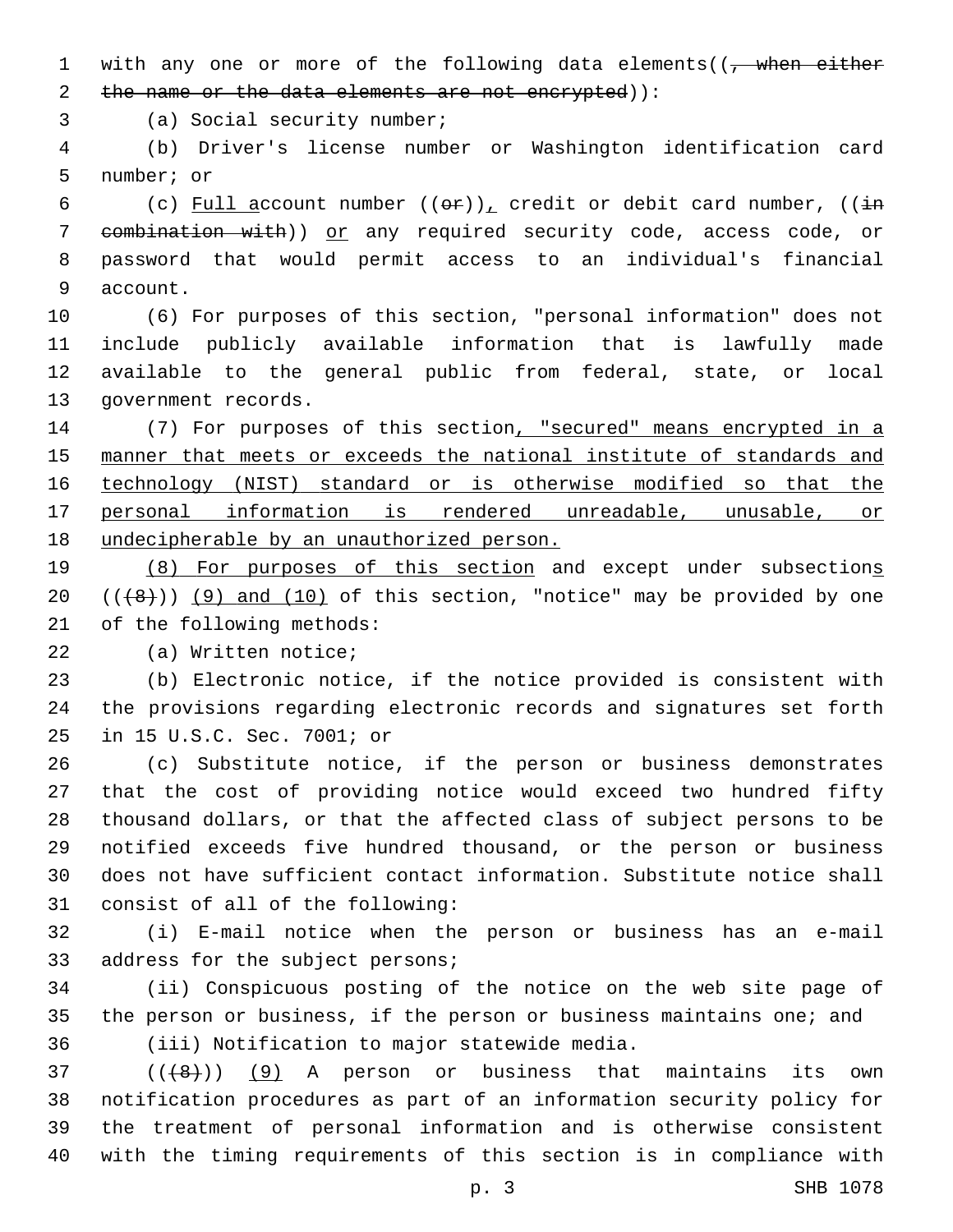the notification requirements of this section if the person or business notifies subject persons in accordance with its policies in 3 the event of a breach of security of the system.

 (( $\left(\frac{49}{10}\right)$  (10) A covered entity under the federal health insurance portability and accountability act of 1996, 42 U.S.C. Sec. 1320d et seq., is deemed to have complied with the requirements of this section with respect to protected health information if it has complied with section 13402 of the federal health information technology for economic and clinical health act, Public Law 111-5 as 10 it existed on the effective date of this section. Covered entities shall notify the attorney general pursuant to subsection (15) of this section. Prior to commencing an action against a covered entity pursuant to subsection (17) of this section, the attorney general shall confer with the secretary of health and human services, and the 15 attorney general may not commence such action if the secretary confirms that the covered entity complied with section 13402 of the federal health information technology for economic and clinical health act, Public Law 111-5 as it existed on the effective date of this section.

 (11) A financial institution under the authority of the office of 21 the comptroller of the currency, the federal deposit insurance corporation, or the federal reserve system is deemed to have complied 23 with the requirements of this section with respect to "sensitive customer information" as defined in the interagency guidelines establishing information security standards, 12 C.F.R. Part 30, Appendix B, 12 C.F.R. Part 208, Appendix D-2, 12 C.F.R. Part 225, Appendix F, and 12 C.F.R. Part 364, Appendix B, as they existed on the effective date of this section, if the financial institution provides notice to affected consumers pursuant to the interagency guidelines and the notice complies with the customer notice provisions of the interagency guidelines establishing information security standards and the interagency guidance on response programs for unauthorized access to customer information and customer notice under 12 C.F.R. Part 364 as it existed on the effective date of this section. The entity shall notify the attorney general pursuant to subsection (15) of this section in addition to providing notice to its primary federal regulator.

 (12) Any waiver of the provisions of this section is contrary to 39 public policy, and is void and unenforceable.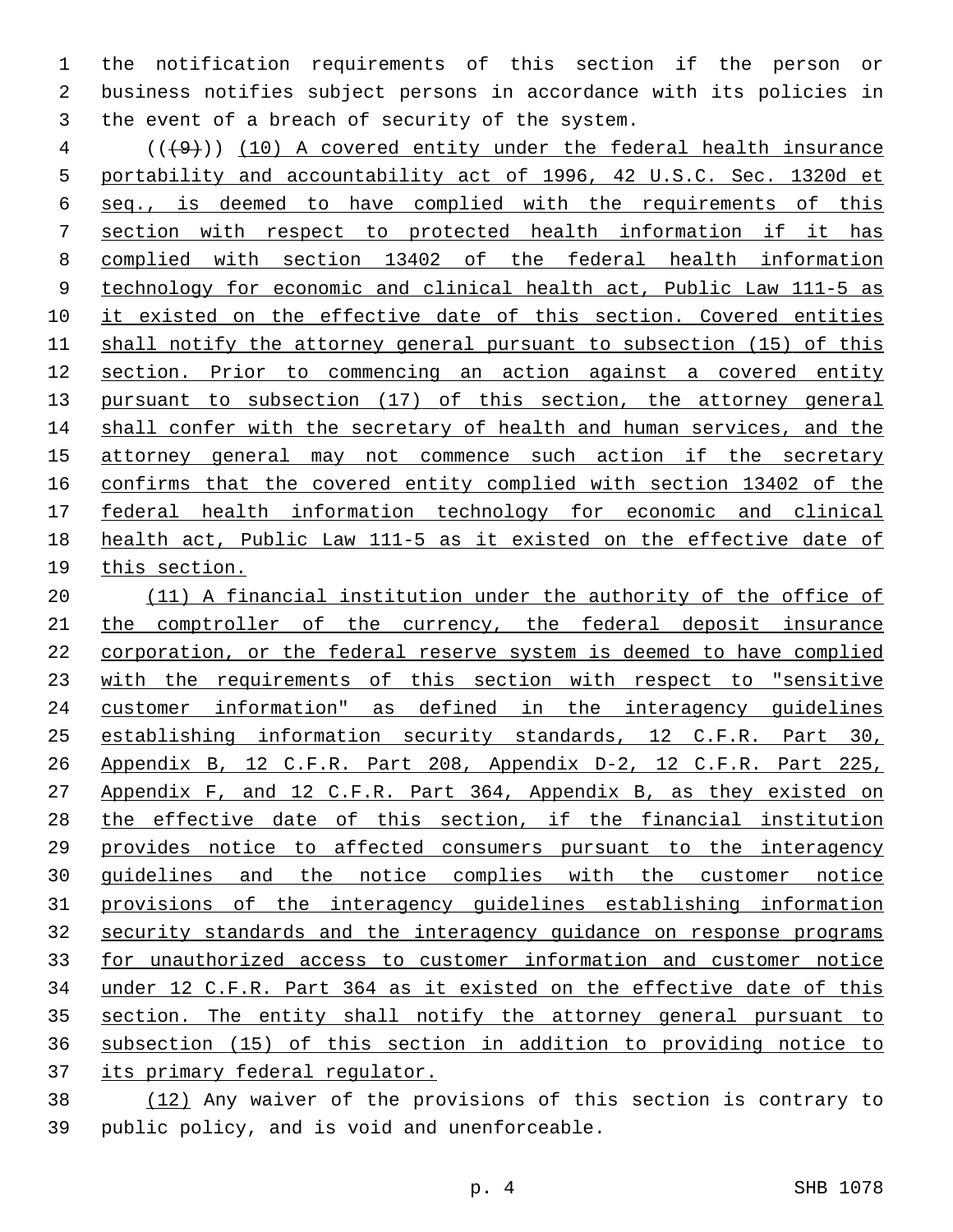(( $(10)$ )) (13)(a) Any ((eustomer)) consumer injured by a violation of this section may institute a civil action to recover damages. (b) Any person or business that violates, proposes to violate, or 4 has violated this section may be enjoined. (c) The rights and remedies available under this section are cumulative to each other and to any other rights and remedies available under law.7 8 (((d) A person or business under this section shall not be 9 required to disclose a technical breach of the security system that does not seem reasonably likely to subject customers to a risk of 11 criminal activity.)) (14) Any person or business that is required to issue notification pursuant to this section shall meet all of the following 14 requirements: (a) The notification must be written in plain language; and (b) The notification must include, at a minimum, the following information: (i) The name and contact information of the reporting person or business subject to this section; (ii) A list of the types of personal information that were or are 21 reasonably believed to have been the subject of a breach; and (iii) The toll-free telephone numbers and addresses of the major credit reporting agencies if the breach exposed personal information. (15) Any person or business that is required to issue a notification pursuant to this section to more than five hundred Washington residents as a result of a single breach shall, by the time notice is provided to affected consumers, electronically submit a single sample copy of that security breach notification, excluding any personally identifiable information, to the attorney general. The person or business shall also provide to the attorney general the number of Washington consumers affected by the breach, or an estimate if the exact number is not known. (16) Notification to affected consumers and to the attorney general under this section must be made in the most expedient time possible and without unreasonable delay, no more than forty-five calendar days after the breach was discovered, unless at the request of law enforcement as provided in subsection (3) of this section, or consistent with any measures necessary to determine the scope of the 39 breach and restore the reasonable integrity of the data system.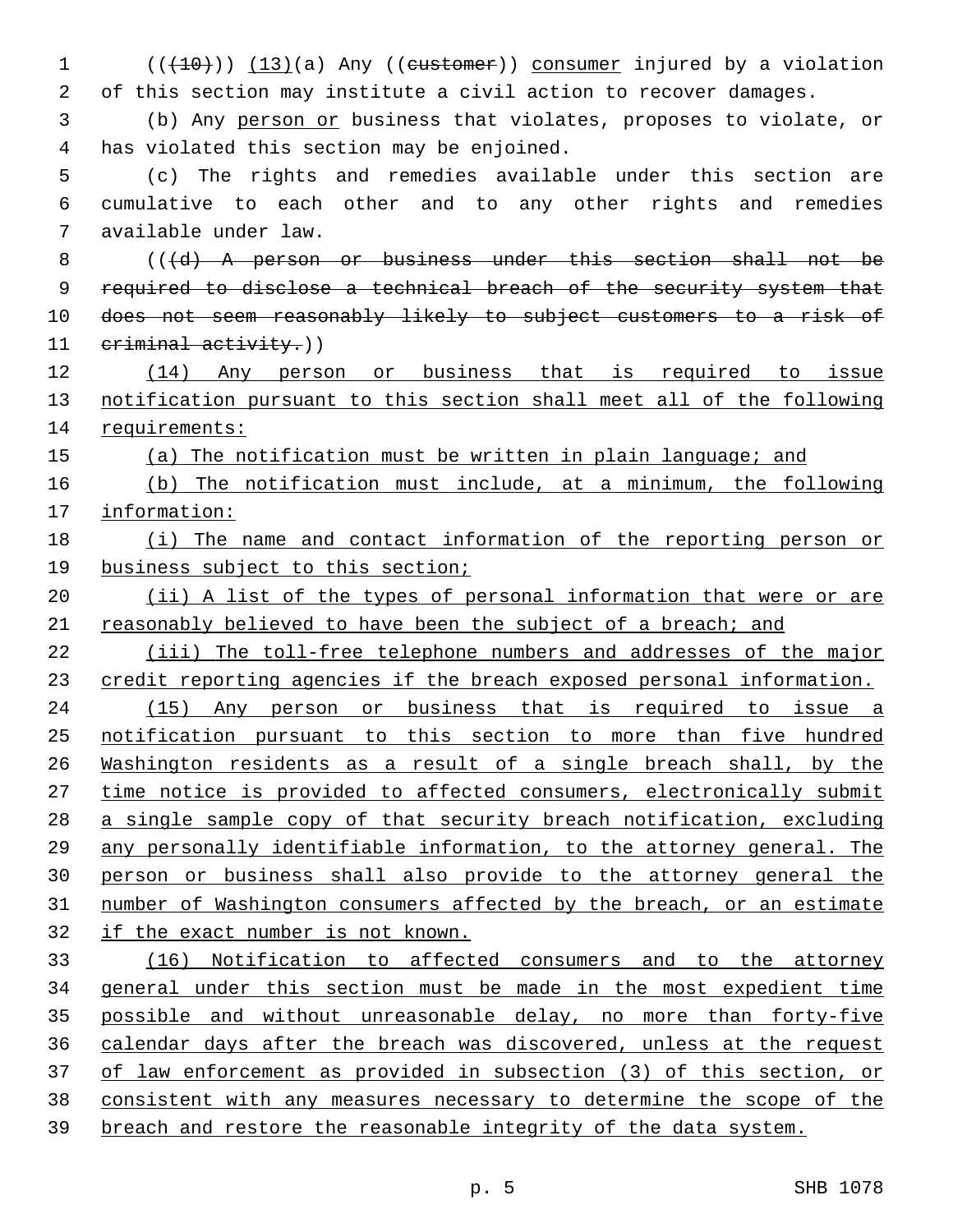(17) The attorney general may bring an action in the name of the state, or as parens patriae on behalf of persons residing in the 3 state, to enforce this section. For actions brought by the attorney general to enforce this section, the legislature finds that the practices covered by this section are matters vitally affecting the public interest for the purpose of applying the consumer protection act, chapter 19.86 RCW. For actions brought by the attorney general to enforce this section, a violation of this section is not reasonable in relation to the development and preservation of business and is an unfair or deceptive act in trade or commerce and an unfair method of competition for purposes of applying the consumer protection act, chapter 19.86 RCW. An action to enforce this section 13 may not be brought under RCW 19.86.090.

 **Sec. 3.** RCW 42.56.590 and 2007 c 197 s 9 are each amended to 15 read as follows:

16 (1)(a) Any agency that owns or licenses ((computerized)) data that includes personal information shall disclose any breach of the security of the system following discovery or notification of the breach in the security of the data to any resident of this state 20 whose ((unencrypted)) personal information was, or is reasonably believed to have been, acquired by an unauthorized person and the 22 personal information was not secured. ((The disclosure shall be made 23 in the most expedient time possible and without unreasonable delay, 24 consistent with the legitimate needs of law enforcement, as provided 25 in subsection (3) of this section, or any measures necessary to determine the scope of the breach and restore the reasonable 27 integrity of the data system.)) Notice is not required if the breach of the security of the system is not reasonably likely to subject 29 consumers to a risk of harm. The breach of secured personal information must be disclosed if the information acquired and accessed is not secured during a security breach or if the confidential process, encryption key, or other means to decipher the 33 secured information was acquired by an unauthorized person.

 (b) For purposes of this section, "agency" means the same as in 35 RCW 42.56.010.

36 (2) Any agency that maintains ((computerized)) data that includes personal information that the agency does not own shall notify the owner or licensee of the information of any breach of the security of the data immediately following discovery, if the personal information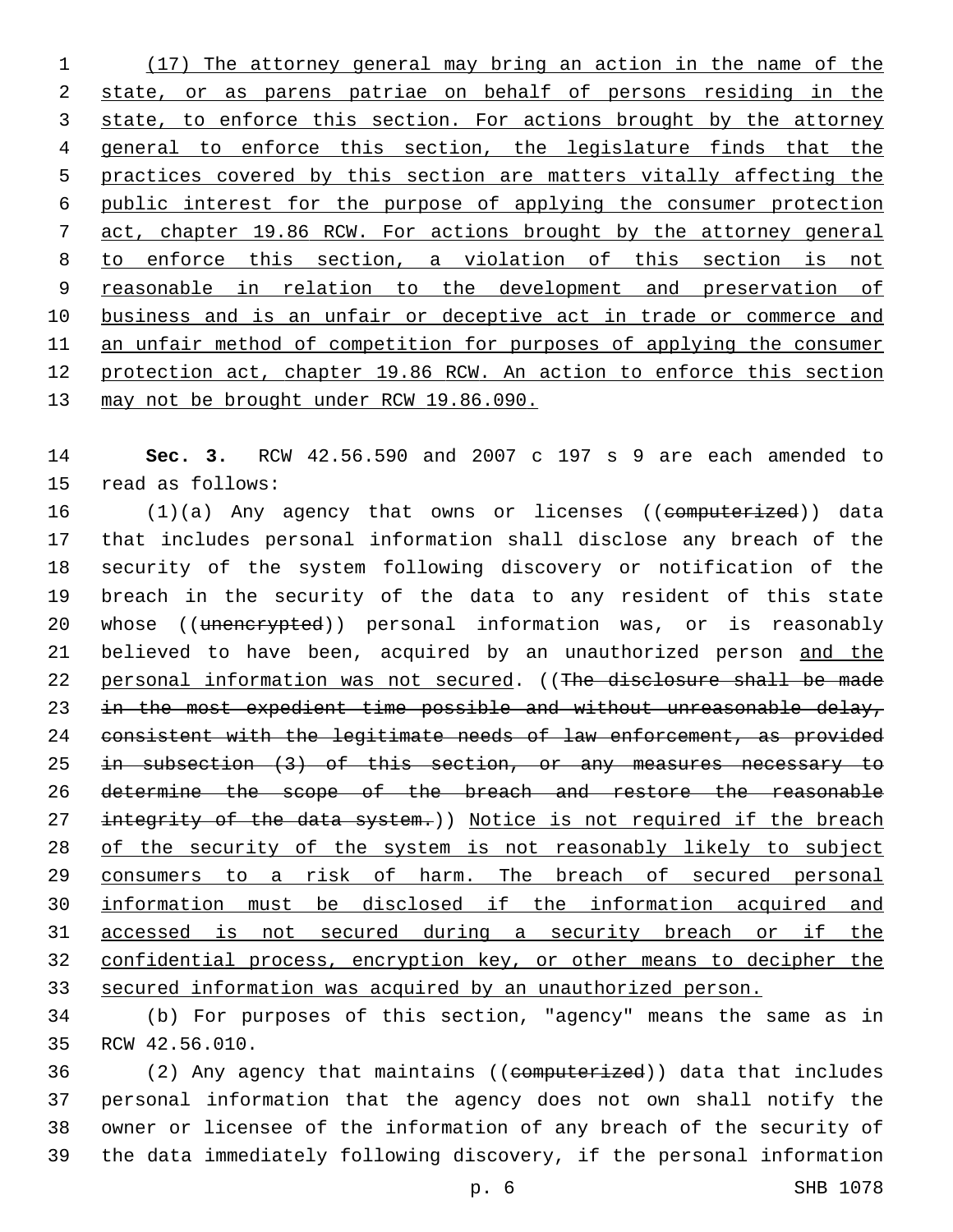was, or is reasonably believed to have been, acquired by an unauthorized person.2

 (3) The notification required by this section may be delayed if 4 the data owner or licensee contacts a law enforcement agency after discovery of a breach of the security of the system and a law enforcement agency determines that the notification will impede a criminal investigation. The notification required by this section shall be made after the law enforcement agency determines that it 9 will not compromise the investigation.

 (4) For purposes of this section, "breach of the security of the 11 system" means unauthorized acquisition of ((computerized)) data that compromises the security, confidentiality, or integrity of personal information maintained by the agency. Good faith acquisition of personal information by an employee or agent of the agency for the purposes of the agency is not a breach of the security of the system when the personal information is not used or subject to further 17 unauthorized disclosure.

 (5) For purposes of this section, "personal information" means an individual's first name or first initial and last name in combination 20 with any one or more of the following data elements( $\sqrt{$ , when either 21 the name or the data elements are not encrypted)):

22 (a) Social security number;

 (b) Driver's license number or Washington identification card 24 number; or

25 (c) Full account number  $((\theta \cdot \hat{r}))_L$  credit or debit card number,  $((\dot{r} + \hat{r})_L)$ 26 eombination with)) or any required security code, access code, or password that would permit access to an individual's financial 28 account.

 (6) For purposes of this section, "personal information" does not include publicly available information that is lawfully made available to the general public from federal, state, or local 32 government records.

 (7) For purposes of this section, "secured" means encrypted in a manner that meets or exceeds the national institute of standards and technology (NIST) standard or is otherwise modified so that the personal information is rendered unreadable, unusable, or undecipherable by an unauthorized person.

 (8) For purposes of this section and except under subsections 39  $((+8))$  (9) and (10) of this section, notice may be provided by one 40 of the following methods: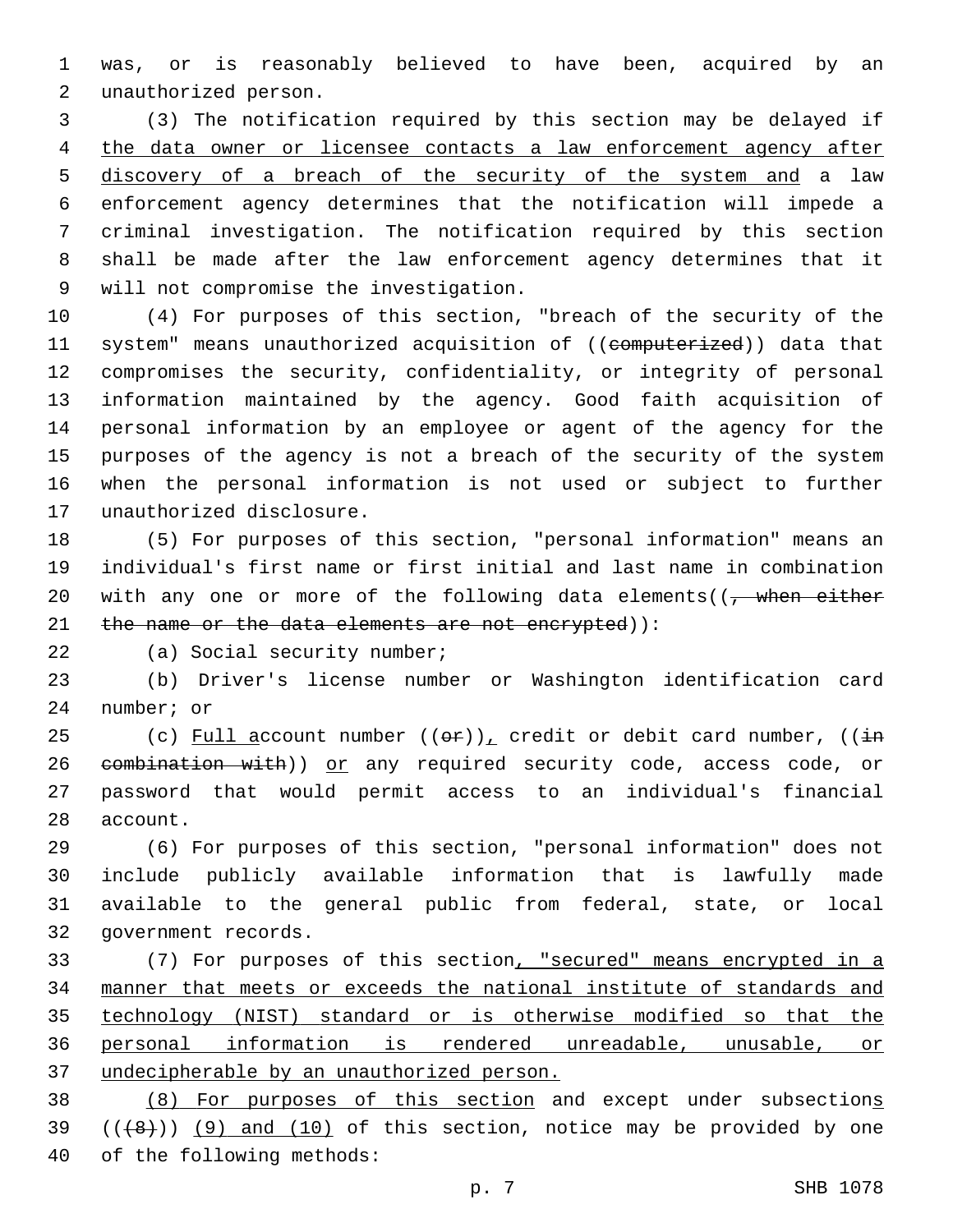1 (a) Written notice;

 (b) Electronic notice, if the notice provided is consistent with the provisions regarding electronic records and signatures set forth in 15 U.S.C. Sec. 7001; or4

 (c) Substitute notice, if the agency demonstrates that the cost of providing notice would exceed two hundred fifty thousand dollars, or that the affected class of subject persons to be notified exceeds five hundred thousand, or the agency does not have sufficient contact information. Substitute notice shall consist of all of the following:

 (i) E-mail notice when the agency has an e-mail address for the 11 subject persons;

 (ii) Conspicuous posting of the notice on the agency's web site 13 page, if the agency maintains one; and

14 (iii) Notification to major statewide media.

 $((+8))$   $(9)$  An agency that maintains its own notification procedures as part of an information security policy for the treatment of personal information and is otherwise consistent with the timing requirements of this section is in compliance with the notification requirements of this section if it notifies subject persons in accordance with its policies in the event of a breach of 21 security of the system.

 ( $(\frac{49}{})$ ) (10) A covered entity under the federal health insurance 23 portability and accountability act of 1996, 42 U.S.C. Sec. 1320d et seq., is deemed to have complied with the requirements of this section with respect to protected health information if it has complied with section 13402 of the federal health information technology for economic and clinical health act, Public Law 111-5 as 28 it existed on the effective date of this section. Covered entities shall notify the attorney general pursuant to subsection (14) of this section.

 (11) Any waiver of the provisions of this section is contrary to 32 public policy, and is void and unenforceable.

 $(33 \t {( $(+10)$ ))$   $(12)(a)$  Any  $($ (eustomer)) individual injured by a violation of this section may institute a civil action to recover 35 damages.

 (b) Any ((business)) agency that violates, proposes to violate, 37 or has violated this section may be enjoined.

 (c) The rights and remedies available under this section are cumulative to each other and to any other rights and remedies 40 available under law.